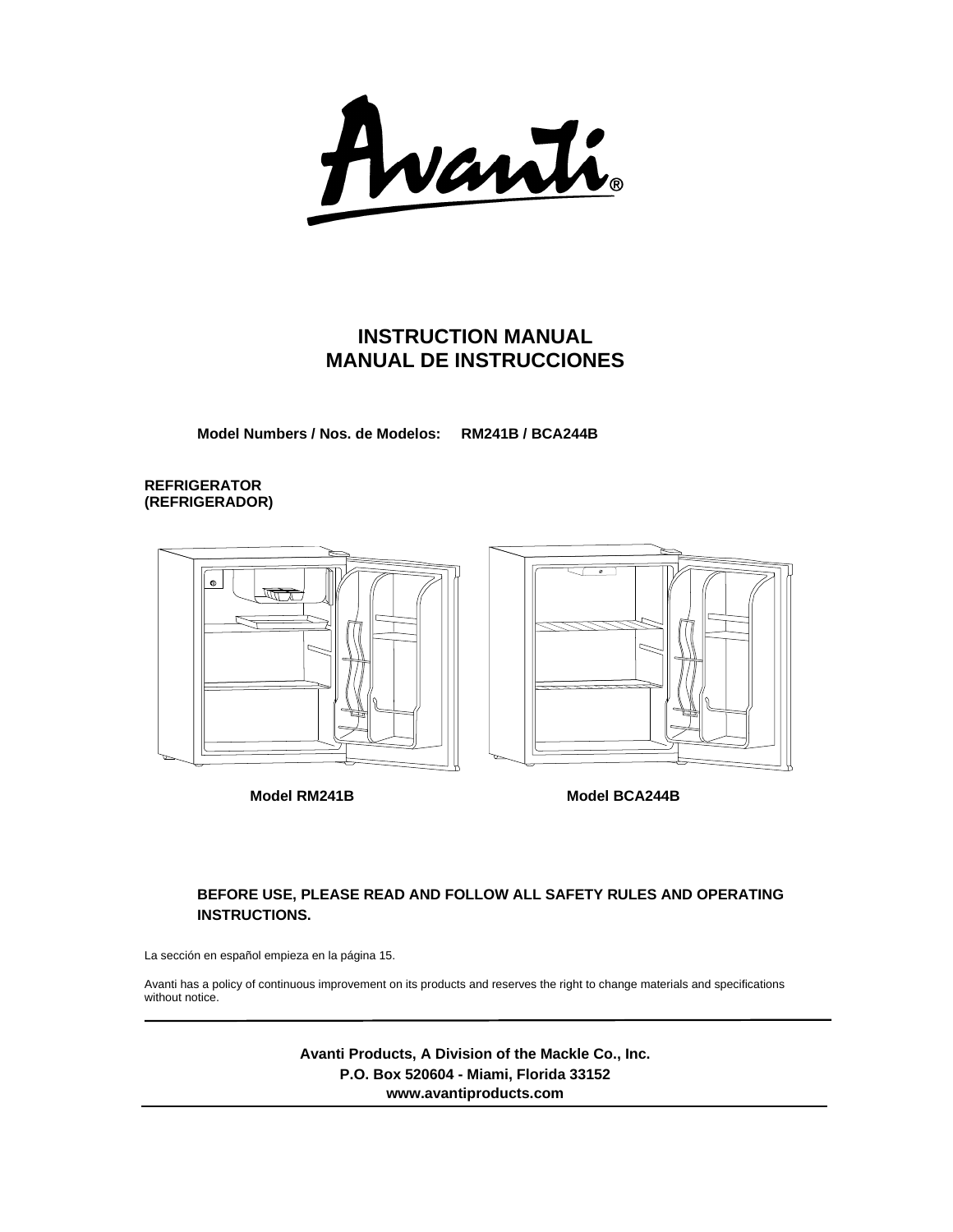### **TABLE OF CONTENTS**

| Refrigerator Safety                  | 3         |
|--------------------------------------|-----------|
| <b>Important Safeguides</b>          | 4         |
| Help Us Help You                     | 5         |
| Parts and Features                   | $6 - 7$   |
| <b>Important Safety Instructions</b> | 8         |
| Installation Instructions            | 8         |
| Before Using Your Refrigerator       | 8         |
| Installation of Your Refrigerator    | 9         |
| <b>Electrical Connection</b>         | 9         |
| <b>Operating Your Refrigerator</b>   | 10        |
| Setting the Temperature Control      | 10        |
| Care and Maintenance                 | 11        |
| Defrosting Your Refrigerator         | 11        |
| <b>Cleaning Your Refrigerator</b>    | 11        |
| Vacation Time                        | 11        |
| Moving Your Refrigerator             | 11        |
| <b>Energy Saving Tips</b>            | 11        |
| Problems with Your Refrigerator      | 12        |
| <b>Troubleshooting Guide</b>         | 12        |
| Service for Your Refrigerator        | 13        |
| Wiring Diagram                       | 13        |
| Your Avanti Products Warranty        | 14        |
| Instrucciones en Español             | $15 - 17$ |
| <b>Registration Information</b>      | 19        |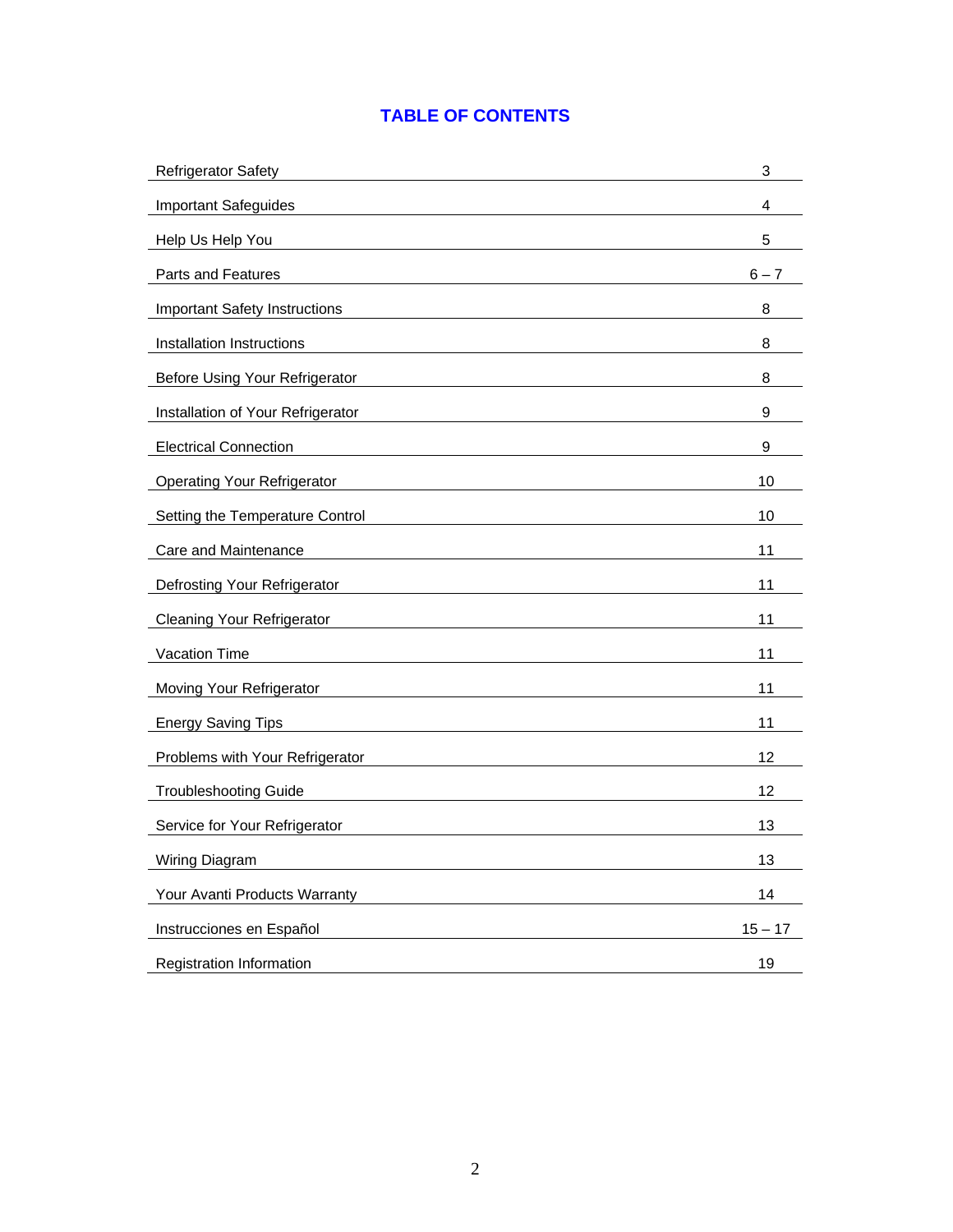### **REFRIGERATOR SAFETY**

#### **Your safety and the safety of others are very important.**

We have provided many important safety messages in this manual for your appliance. Always read and obey all safety messages.



 This is the Safety Alert Symbol. This symbol alerts you to potential hazards that can kill or injure you and others. All safety messages will follow the Safety Alert Symbol and either the words" DANGER", "WARNING" or "CAUTION".



DANGER 1 Danger means that failure to heed this safety statement may result in severe personal injury or death.

WARNING NET Warning means that failure to heed this safety statement may result in extensive product damage, serious personal injury, or death.

CAUTION Caution means that failure to heed this safety statement may result in minor or moderate personal injury, property or equipment damage.

All safety messages will alert you to know what the potential hazard is, tell you how to reduce the chance of injury, and let you know what can happen if the instructions are not followed.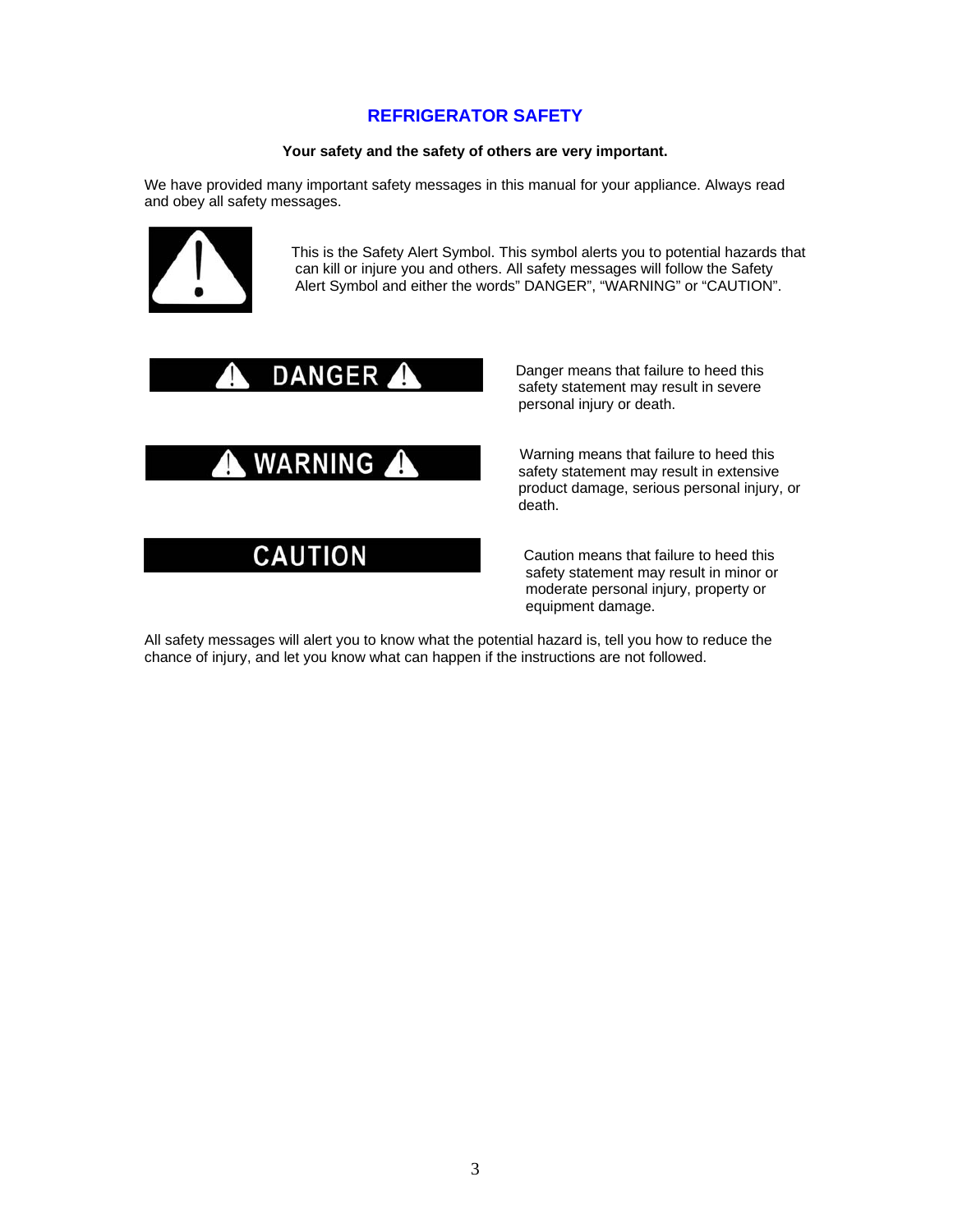

### **IMPORTANT SAFEGUIDES**

 Before the refrigerator is used, it must be properly positioned and installed as described in this manual, so read the manual carefully. To reduce the risk of fire, electrical shock or injury when using the refrigerator, follow basic precautions, including the following:



- Plug into a grounded 3-prong outlet, do not remove grounding prong, do not use an adapter, and do not use an extension cord.
- It is recommended that a separate circuit, serving only your refrigerator be provided. Use receptacles that cannot be turned off by a switch or pull chain.
- Never clean refrigerator parts with flammable fluids. These fumes can create a fire hazard or explosion. And do not store or use gasoline or other flammable vapors and liquids in the vicinity of this or any other appliance. The fumes can create a fire hazard or explosion.
- Before proceeding with cleaning and maintenance operations, make sure the power line of the unit is disconnected.
- Do not connect or disconnect the electric plug when your hands are wet.
- Unplug the refrigerator or disconnect power before cleaning or servicing. Failure to do so can result in electrical shock or death.
- Do not attempt to repair or replace any part of your refrigerator unless it is specifically recommended in this manual. All other servicing should be referred to a qualified technician.

# **WARNING**

FOLLOW WARNING CALL OUTS BELOW ONLY WHEN APPLICABLE TO YOUR MODEL

- Use two or more people to move and install refrigerator. Failure to do so can result in back or other injury.
- To ensure proper ventilation for your refrigerator, the front of the unit must be completely unobstructed. Choose a well-ventilated area with temperatures above 60°F (16° C) and below 90°F (32°C). This unit must be installed in an area protected from the elements, such as wind, rain, water spray or drips.
- The refrigerator should not be located next to ovens, grills or other sources of high heat.
- The refrigerator must be installed with all electrical, water and drain connections in accordance with state and local codes. A standard electrical supply (115 V AC only, 60 Hz), properly grounded in accordance with the National Electrical Code and local codes and ordinances is required.
- Do not kink or pinch the power supply cord of refrigerator.
- The fuse (or circuit breaker) size should be 15 amperes.
- It is important for the refrigerator to be leveled in order to work properly. You may need to make several adjustments to level it.
- All installation must be in accordance with local plumbing code requirements.
- Make certain that the pipes are not pinched or kinked or damaged during installation.
- Check for leaks after connection.
- Never allow children to operate, play with or crawl inside the refrigerator.
- Although the unit has been tested at the factory, due to long-term transit and storage, the first batch of cubes must be discarded.
- Do not use solvent-based cleaning agents or abrasives on the interior. These cleaners may damage or discolor the interior.
- Do not use this apparatus for other than its intended purpose.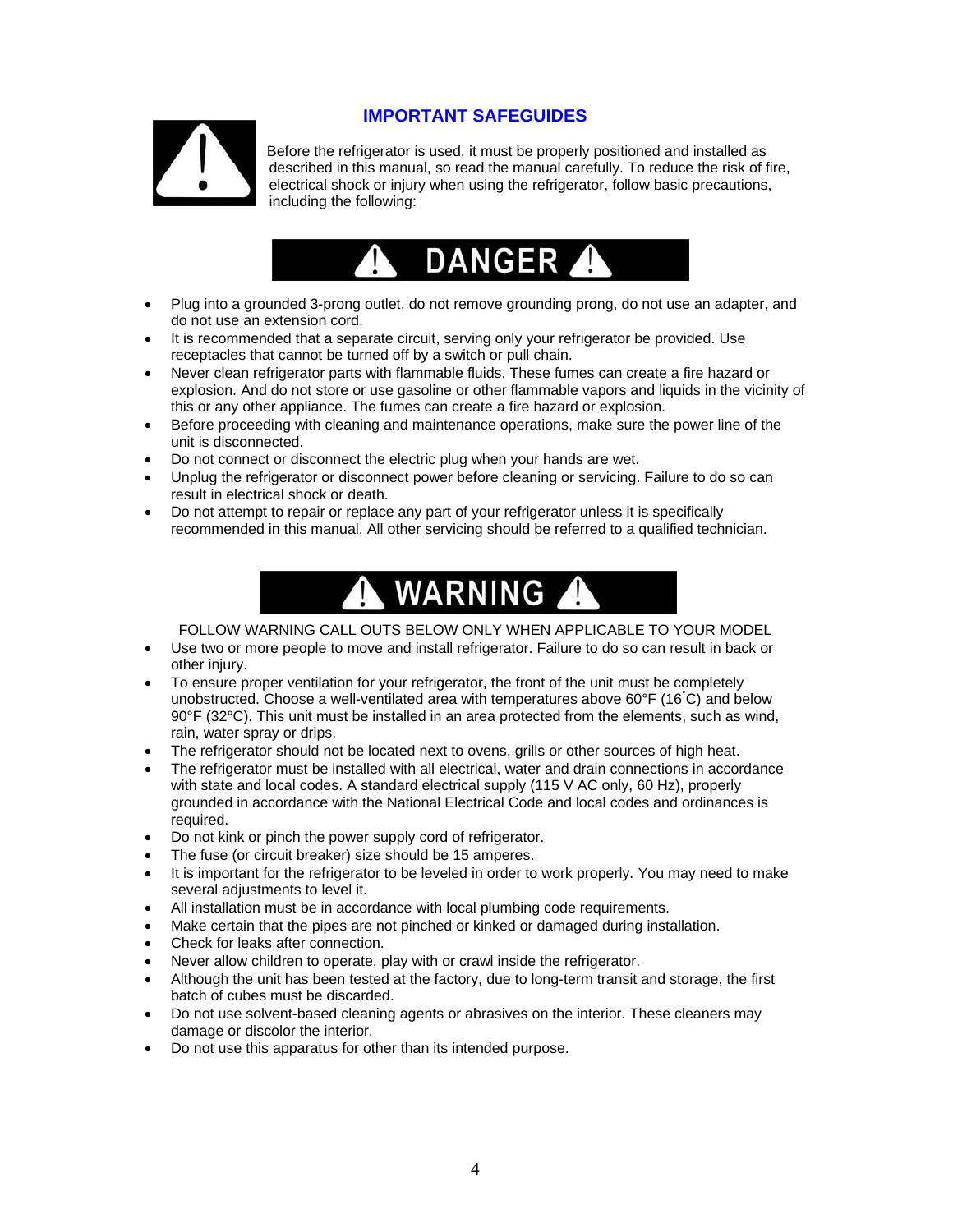#### **HELP US HELP YOU...**

#### **Read this guide carefully.**

It is intended to help you operate and maintain your new refrigerator properly.

Keep it handy to answer your questions. If you don't understand something or your need more help, please call:

#### **Avanti Customer Service 800-220-5570**

Keep proof of original purchase date (such as your sales slip) with this guide to establish the warranty period.

### **CAUTION:**

THIS REFRIGERATOR IS NOT DESIGNED FOR THE STORAGE OF MEDICINE OR OTHER MEDICAL PRODUCTS.

#### **Write down the model and serial numbers.**

\_\_\_\_\_\_\_\_\_\_\_\_\_\_\_\_\_\_\_\_\_\_\_\_\_\_\_\_\_\_\_\_\_\_\_\_

You'll find them on a plate located on the bottom outside wall of the refrigerator.

Please write these numbers here:

Date of Purchase

\_\_\_\_\_\_\_\_\_\_\_\_\_\_\_\_\_\_\_\_\_\_\_\_\_\_\_\_\_\_\_\_\_\_\_\_ Model Number

#### Serial Number

Use these numbers in any correspondence or service calls concerning your refrigerator.

\_\_\_\_\_\_\_\_\_\_\_\_\_\_\_\_\_\_\_\_\_\_\_\_\_\_\_\_\_\_\_\_\_\_\_\_

If you received a damaged refrigerator, immediately contact the dealer (or builder) that sold you the refrigerator.

Save time and money. Before you call for service, check the Troubleshooting Guide. It lists causes of minor operating problems that you can correct yourself.

#### **IF YOU NEED SERVICE**

We're proud of our service and want you to be pleased. If for some reason you are not happy with the service you receive, here are some steps to follow for further help.

FIRST, contact the people who serviced your refrigerator. Explain why you are not pleased. In most cases, this will solve the problem.

NEXT, if you are still not pleased, write all the details, including your telephone number, and send to:

> **Customer Service Avanti Products 10880 NW 30 Street Miami, FL 33172**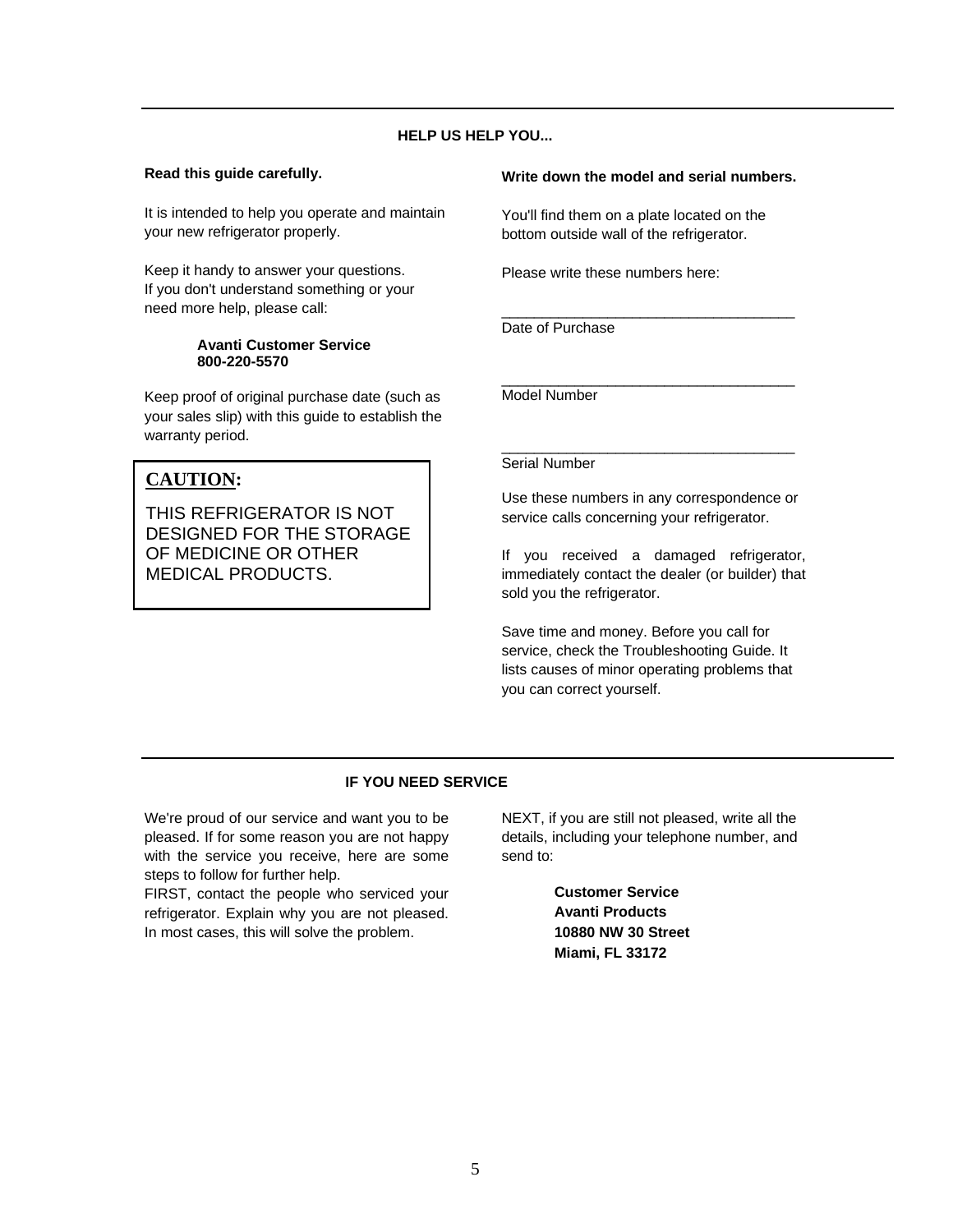### **PARTS & FEATURES**

Model: RM241B



|   | <b>Chiller Door</b>        |
|---|----------------------------|
| 2 | <b>Temperature Control</b> |
| 3 | <b>Chiller Section</b>     |
|   | Drip Tray                  |
| 5 | Glass Shelves (Total 2)    |
|   | Large $(1)$                |
|   | Small (1)                  |
| 6 | Beverage Can Dispenser     |
|   | 2 - Liter Bottle Rack      |
| Я | Storage Bin                |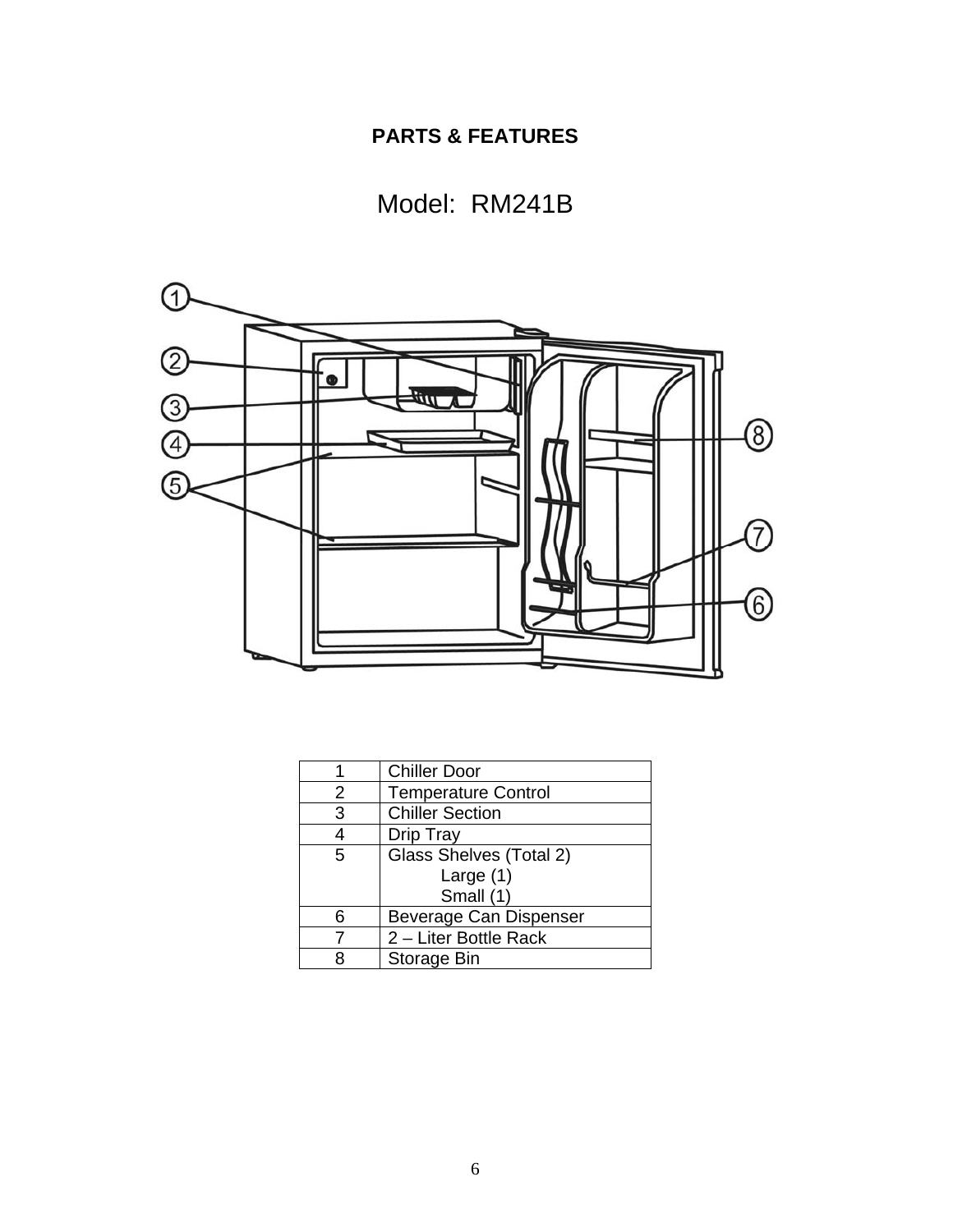## **PARTS & FEATURES**

Model: BCA244B



|    | <b>Temperature Control</b> |
|----|----------------------------|
| 2  | Large Wire Shelf (Total 1) |
| 3  | Small Wire Shelf (Total 1) |
|    | Beverage Can Dispenser     |
| 5  | 2 - Liter Bottle Rack      |
| ่ค | Storage Bin                |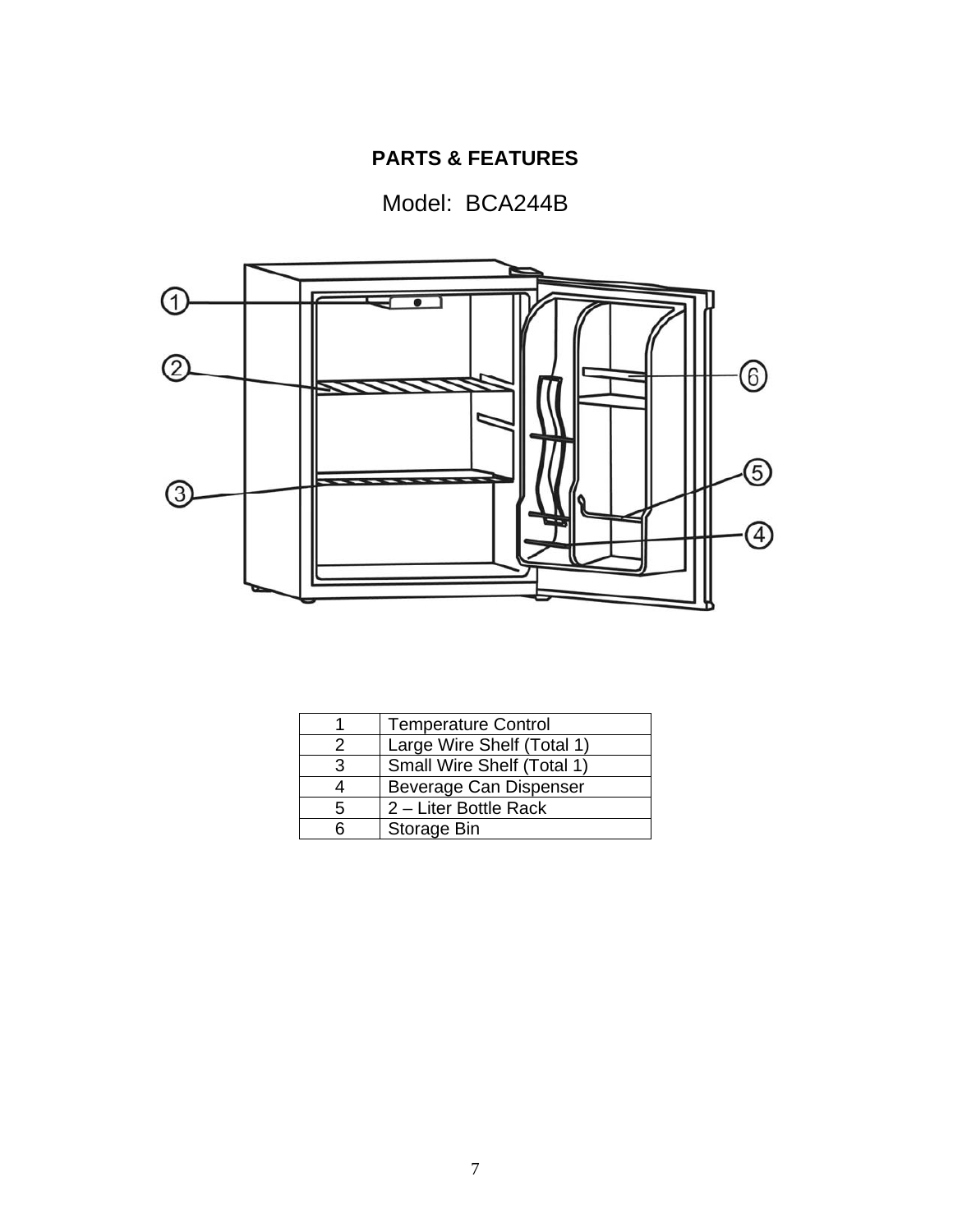### **Important Safety Instructions**

|                        | $N$ WARNING                                                                                                                                                                                                                                                                                                                                                                                                                                                                                                                                                                  | To reduce the risk of fire, electrical shock,<br>or injury when using your refrigerator,<br>follow these basic precautions: |  |  |
|------------------------|------------------------------------------------------------------------------------------------------------------------------------------------------------------------------------------------------------------------------------------------------------------------------------------------------------------------------------------------------------------------------------------------------------------------------------------------------------------------------------------------------------------------------------------------------------------------------|-----------------------------------------------------------------------------------------------------------------------------|--|--|
| ٠                      | Read all instructions before using the refrigerator.                                                                                                                                                                                                                                                                                                                                                                                                                                                                                                                         |                                                                                                                             |  |  |
|                        | DANGER or WARNING: Risk of child entrapment.                                                                                                                                                                                                                                                                                                                                                                                                                                                                                                                                 |                                                                                                                             |  |  |
| $\bullet$<br>$\bullet$ | Before you throw away your old refrigerator or freezer:<br>Take off the doors. Leave the shelves in place so that<br>children may not easily climb inside.<br>Never allow children to operate, play with, or crawl inside the<br>refrigerator.<br>Never clean refrigerator parts with flammable fluids. The<br>fumes can create a fire hazard or explosion.<br>Do not store or use gasoline or any other flammable vapors<br>and liquids in the vicinity of this or any other refrigerator. The<br>fumes can create a fire hazard or explosion.<br>-Save these instructions- |                                                                                                                             |  |  |
|                        |                                                                                                                                                                                                                                                                                                                                                                                                                                                                                                                                                                              |                                                                                                                             |  |  |
|                        | <b>INSTALLATION INSTRUCTIONS</b>                                                                                                                                                                                                                                                                                                                                                                                                                                                                                                                                             |                                                                                                                             |  |  |

#### **Before Using Your Refrigerator**

- Remove the exterior and interior packing.
- Check to be sure you have all of the following parts:
	- Instruction manual
	- $\bullet$  Ice Cube Tray Model RM241B ONLY
	- Drip Tray Model RM241B ONLY
	- 2 Refrigerator shelves
		- Model RM241B 2 Glass Shelves
		- Model BCA244B 2 Wire Shelves
- Before connecting the refrigerator to the power source, let it stand upright for approximately 2 hours. This will reduce the possibility of a malfunction in the cooling system from handling during transportation.
- Clean the interior surface with lukewarm water using a soft cloth.

#### **Installation of Your Refrigerator**

- This appliance is designed to be free standing only, and should not be recessed or built-in.
- Place your refrigerator on a floor that is strong enough to support the refrigerator when it is fully loaded. To level your refrigerator, adjust the legs at the front of the refrigerator.
- Allow 5 inches of space between the back and sides of the refrigerator, which allows the proper air circulation to cool the compressor.
- Locate the refrigerator away from direct sunlight and sources of heat (stove, heater, radiator, etc.). Direct sunlight may affect the acrylic coating and heat sources may increase electrical consumption. Extreme cold ambient temperatures may also cause the refrigerator not to perform properly.
- Avoid locating the refrigerator in moist areas.
- Plug the refrigerator into an exclusive, properly installed-grounded wall outlet. Do not under any circumstances cut or remove the third (ground) prong from the power cord. Any questions concerning power and or grounding should be directed toward a certified electrician or an authorized Avanti Products service center.
- After plugging the appliance into a wall outlet, allow the unit to cool down for 2-3 hours before placing food in the refrigerator compartment.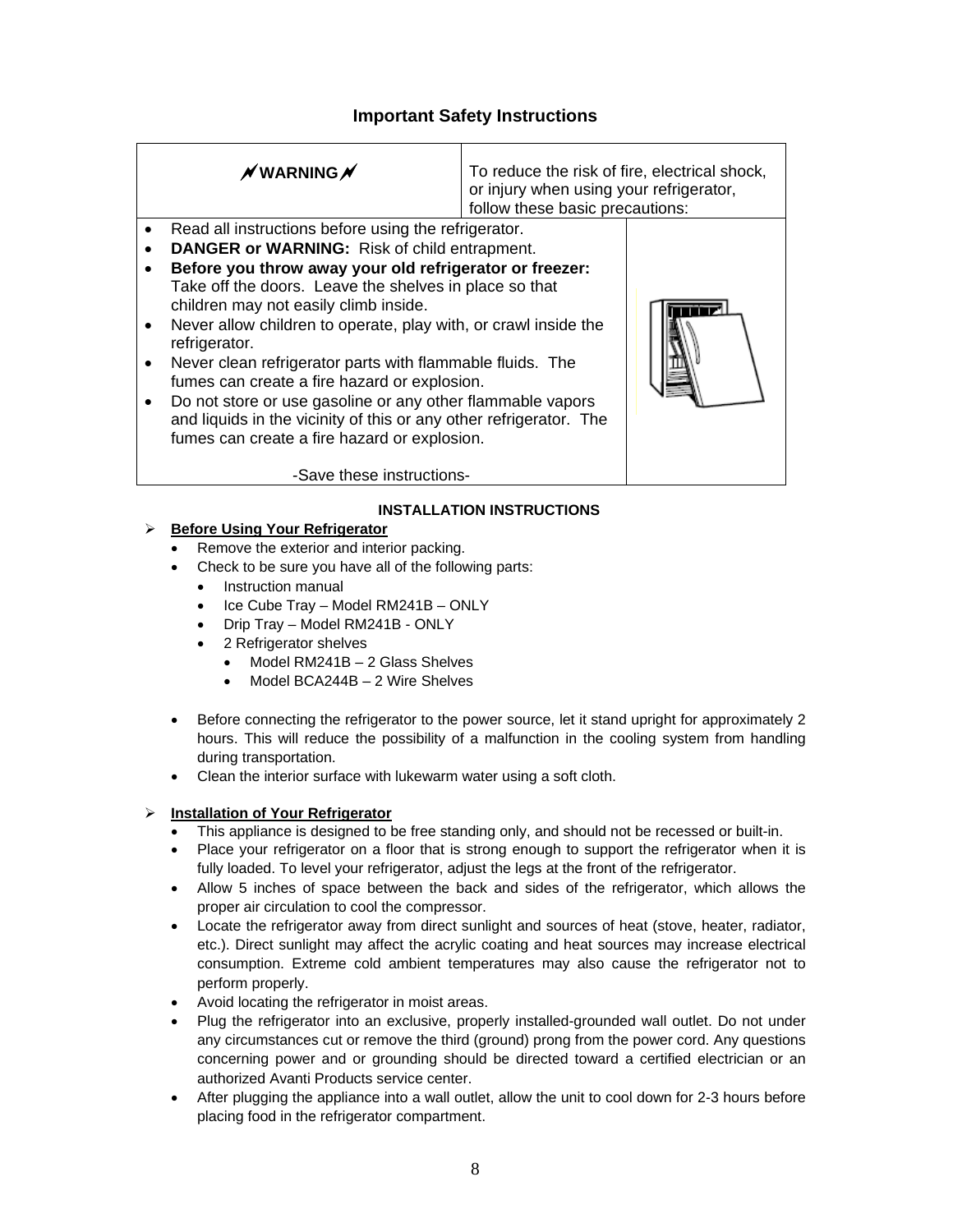

## Unit Installation



### Free Standing Units

To ensure not only the efficient operation of your unit but also your safety.

When installing your unit follow the steps as shown below:

- Place your unit on a flat level surface that is strong enough to support the unit once it is fully loaded.
- Your unit is equipped with adjustable height leveling legs to accommodate any minimal changes in the level of the surface on which it is installed.

### Countertop / Table Top Units

When installing units that can be placed on countertops, keep the following in mind:

- Surface (countertop) is flat, level, and strong enough to support the unit once it is fully loaded.
- Surface is wide enough to accommodate the unit without any overhang.
- Surface is deep enough to accommodate the unit when the door is opened to 90<sup>°</sup>

### **Electrical Connection**

### **Warning**

Improper use of the grounded plug can result in the risk of electrical shock. If the power cord is damaged, have it replaced by an authorized Avanti Products service center.

This refrigerator should be properly grounded for your safety. The power cord of this refrigerator is equipped with a three-prong plug which mates with standard three prong wall outlets to minimize the possibility of electrical shock.

Do not under any circumstances cut or remove the third ground prong from the power cord supplied.

Use of extension cords is not recommended.

This refrigerator requires a standard 115/120-volt, 60Hz electrical outlet with three-prong ground.

The cord should be secured behind the refrigerator and not left exposed or dangling to prevent accidental injury.

Never unplug the refrigerator by pulling the power cord. Always grip the plug firmly and pull straight out from the receptacle.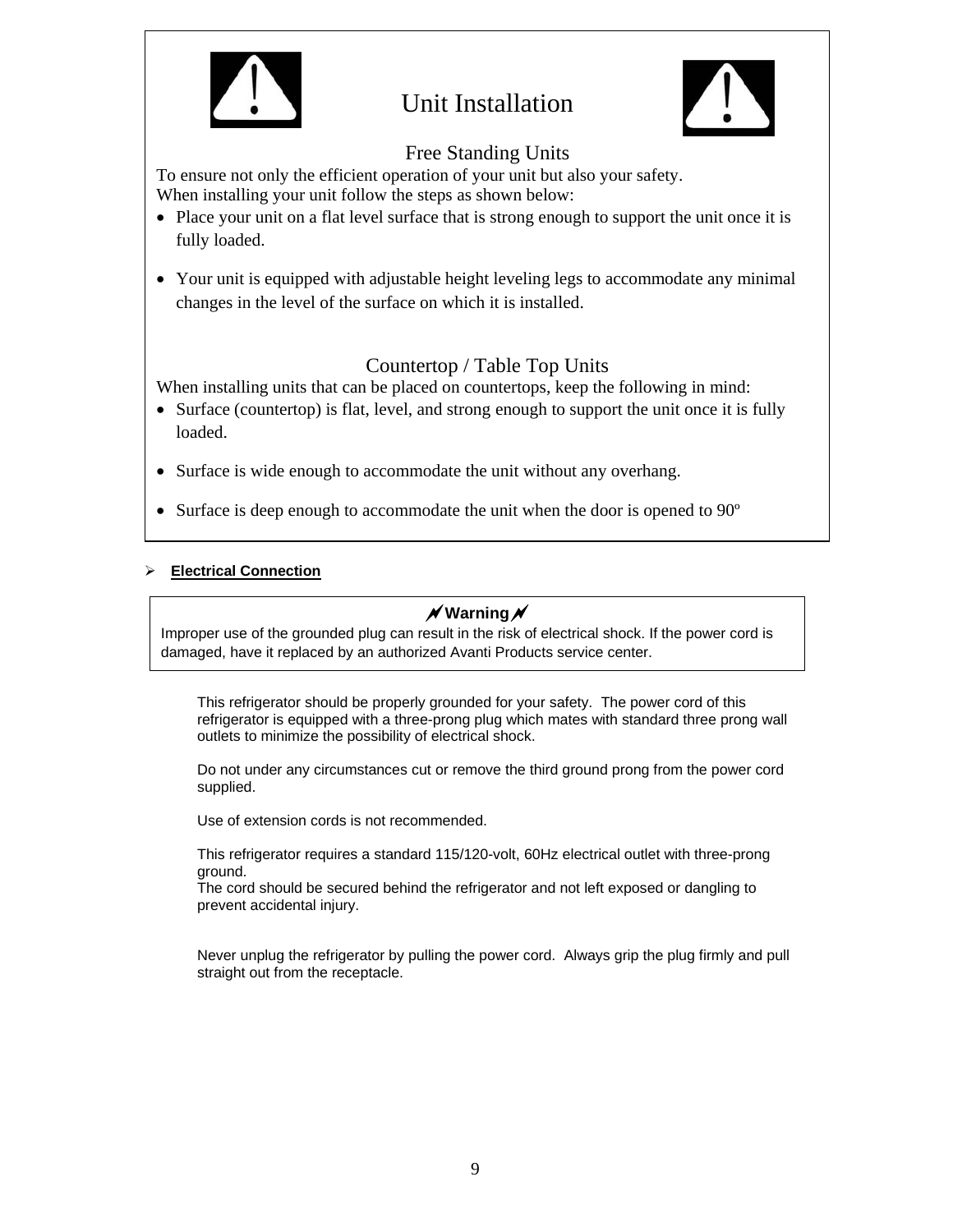### **OPERATING YOUR REFRIGERATOR**

**Setting the Temperature Control**

#### **NOTE:**

If the unit is unplugged, power lost, or turned off; you must wait 3 to 5 minutes before restarting the unit. If you attempt to restart before this time delay, the refrigerator will not start.

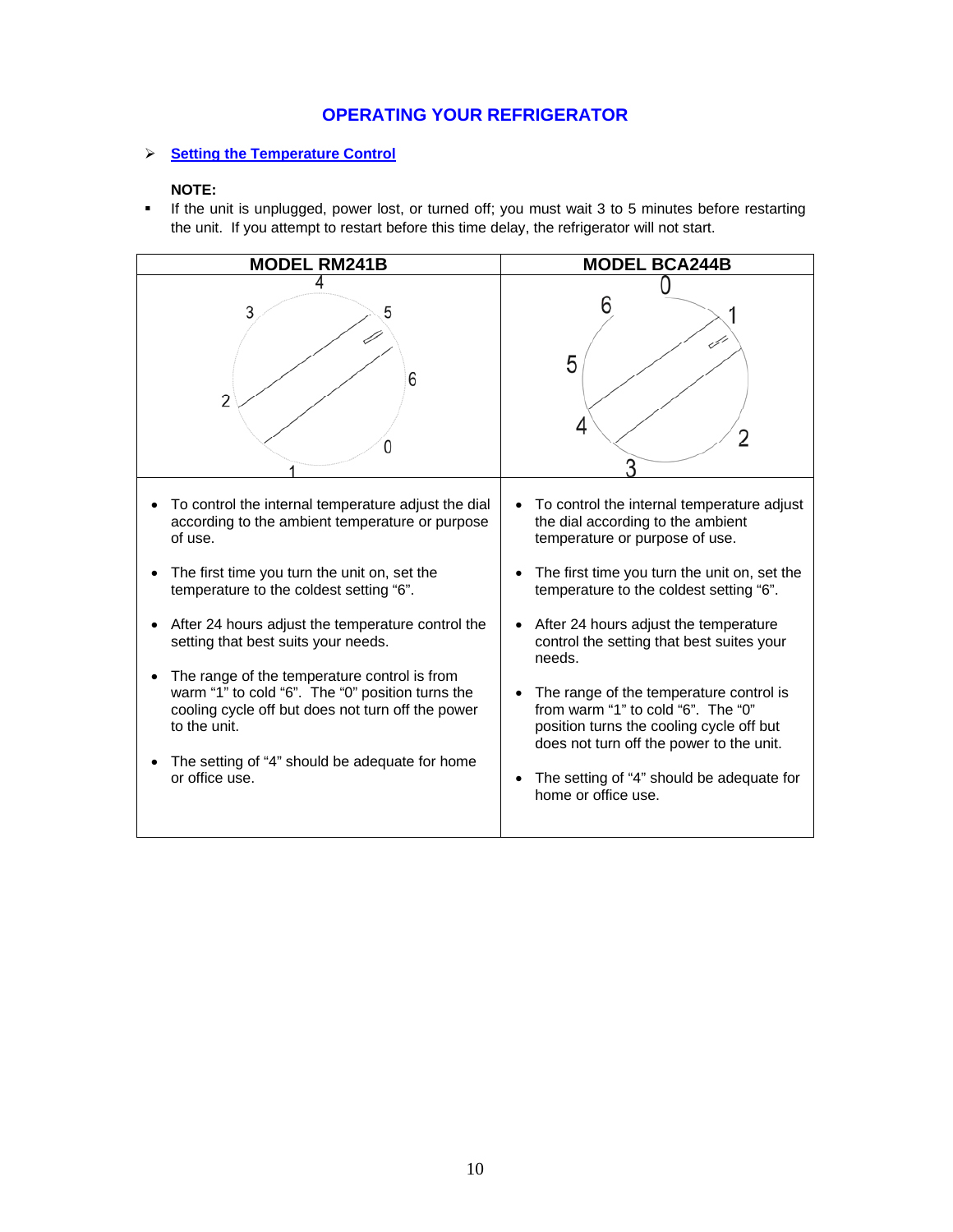### **CARE AND MAINTENANCE**

#### **Defrosting Your Refrigerator**

Defrost the refrigerator when the frost accumulated on the evaporator is about 5mm (1/5 inch) thick. Set the thermostat dial to "0" position. Remove frozen or perishable foods. Defrosting usually takes a few hours. After defrosting, return the thermostat dial to the desired position. To defrost quickly remove all foods from the refrigerator and leave the door open. Never use a knife or other metal instrument to scrape ice/frost from the evaporator.

#### **Cleaning Your Refrigerator**

- Turn the temperature control to "0", unplug the refrigerator, and remove the food, shelves, and trays.
- Wash the inside surfaces with a warm water and baking soda solution. The solution should be about 2 tablespoons of baking soda to a quart of water.
- Wash the shelves and trays with a mild detergent solution.
- The outside of the refrigerator should be cleaned with mild detergent and warm water.
- Wring excess water out of the sponge or cloth when cleaning area of the controls, or any electrical parts.
- Wash the outside cabinet with warm water and mild liquid detergent. Rinse well and wipe dry with a clean soft cloth.

#### **Vacation Time**

- **Short vacations:** Leave the refrigerator operating during vacations of less than three weeks.
- **Long vacations:** If the appliance will not be used for several months, remove all food and unplug the power cord. Clean and dry the interior thoroughly. To prevent odor and mold growth, leave the door open slightly: blocking it open if necessary.

#### **Moving Your Refrigerator**

- Remove all the food.
- Securely tape down all loose items inside your refrigerator.
- Turn the leveling screws up to the base to avoid damage.
- Tape the door shut.
- Be sure the refrigerator stays secure in the upright position during transportation. Also protect outside of refrigerator with a blanket, or similar item.

#### **Energy Saving Tips**

- The refrigerator should be located in the coolest area of the room, away from heat producing appliances, and out of the direct sunlight.
- Let hot foods cool to room temperature before placing in the refrigerator. Overloading the refrigerator forces the compressor to run longer.
- Be sure to wrap foods properly, and wipe containers dry before placing them in the refrigerator. This cuts down on frost build-up inside the refrigerator.
- Refrigerator storage bin should not be lined with aluminum foil, wax paper, or paper toweling. Liners interfere with cold air circulation, making the refrigerator less efficient.
- Organize and label food to reduce door openings and extended searches. Remove as many items as needed at one time, and close the door as soon as possible.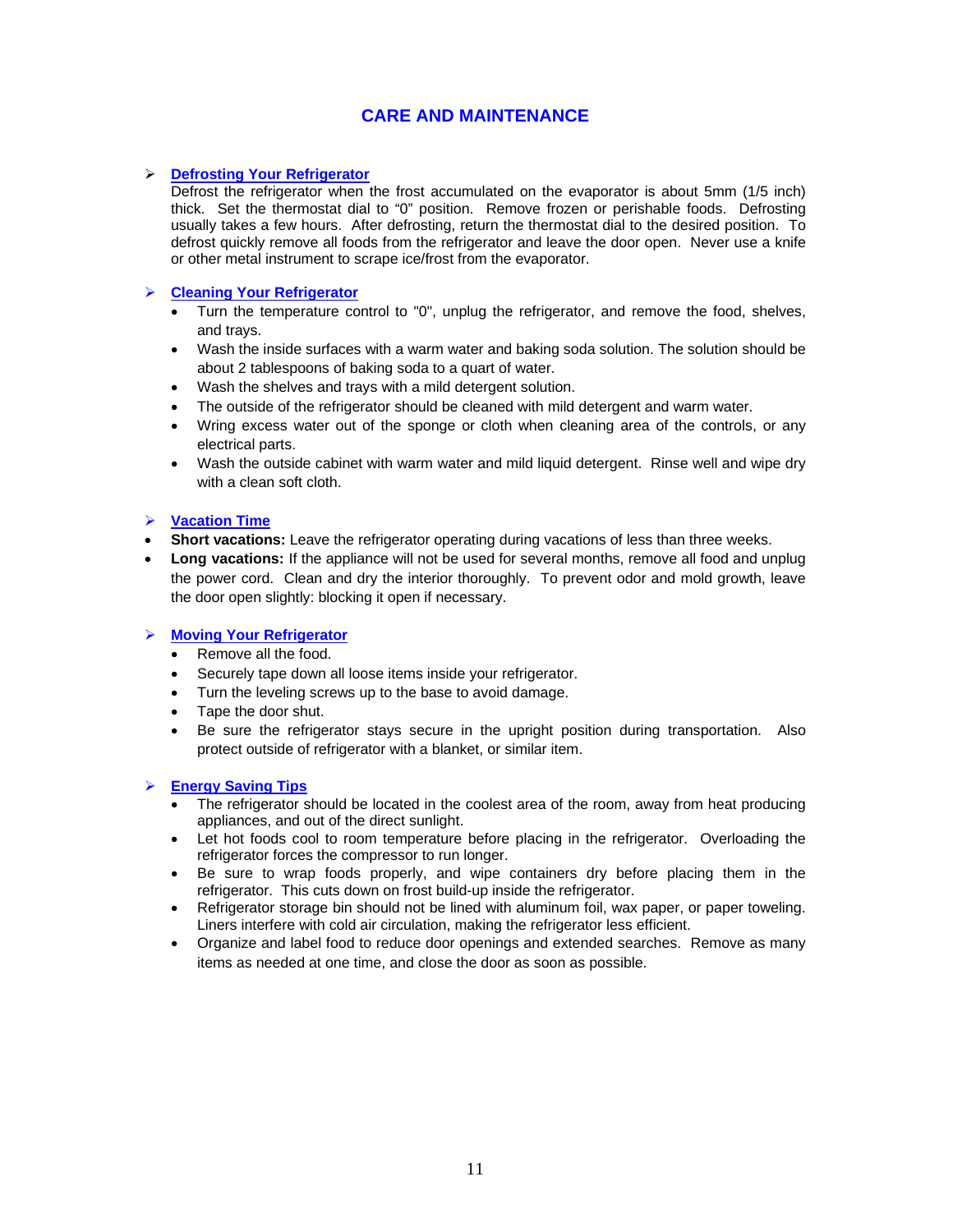#### **PROBLEMS WITH YOUR REFRIGERATOR?**

You can solve many common refrigerator problems easily, saving you the cost of a possible service call. Try the suggestions below to see if you can solve the problem before calling the servicer.

| <b>PROBLEM</b>                                 | <b>POSSIBLE CAUSE</b>                              |
|------------------------------------------------|----------------------------------------------------|
| Refrigerator does not operate.                 | Not plugged in.                                    |
|                                                | The thermostat is set at "0"                       |
|                                                | The circuit breaker tripped or blown fuse.         |
| Turns on and off frequently.                   | The room temperature is hotter than normal.        |
|                                                | A large amount of food has been added to the       |
|                                                | refrigerator.                                      |
|                                                | The door is open too often.                        |
|                                                | The door is not closed completely.                 |
|                                                | The temperature control is not set correctly.      |
|                                                | The door gasket does not seal properly.            |
|                                                | The refrigerator does not have the correct         |
|                                                | clearances.                                        |
| Vibrations.                                    | Check to assure that the refrigerator is level.    |
| The refrigerator seems to make too much noise. | The rattling noise may come from the flow of the   |
|                                                | refrigerant, which is normal.                      |
|                                                | As each cycle ends, you may hear gurgling          |
|                                                | sounds caused by the flow of refrigerant in your   |
|                                                | refrigerator.                                      |
|                                                | Contraction and expansion of the inside walls      |
|                                                | may cause popping and crackling noises.            |
|                                                | The refrigerator is not level.                     |
| The door will not close properly.              | The refrigerator is not level.                     |
|                                                | The door was reversed and not properly installed.  |
|                                                | The gasket is dirty.                               |
|                                                | The shelves, bins, or baskets are out of position. |

#### **TROUBLESHOOTING GUIDE**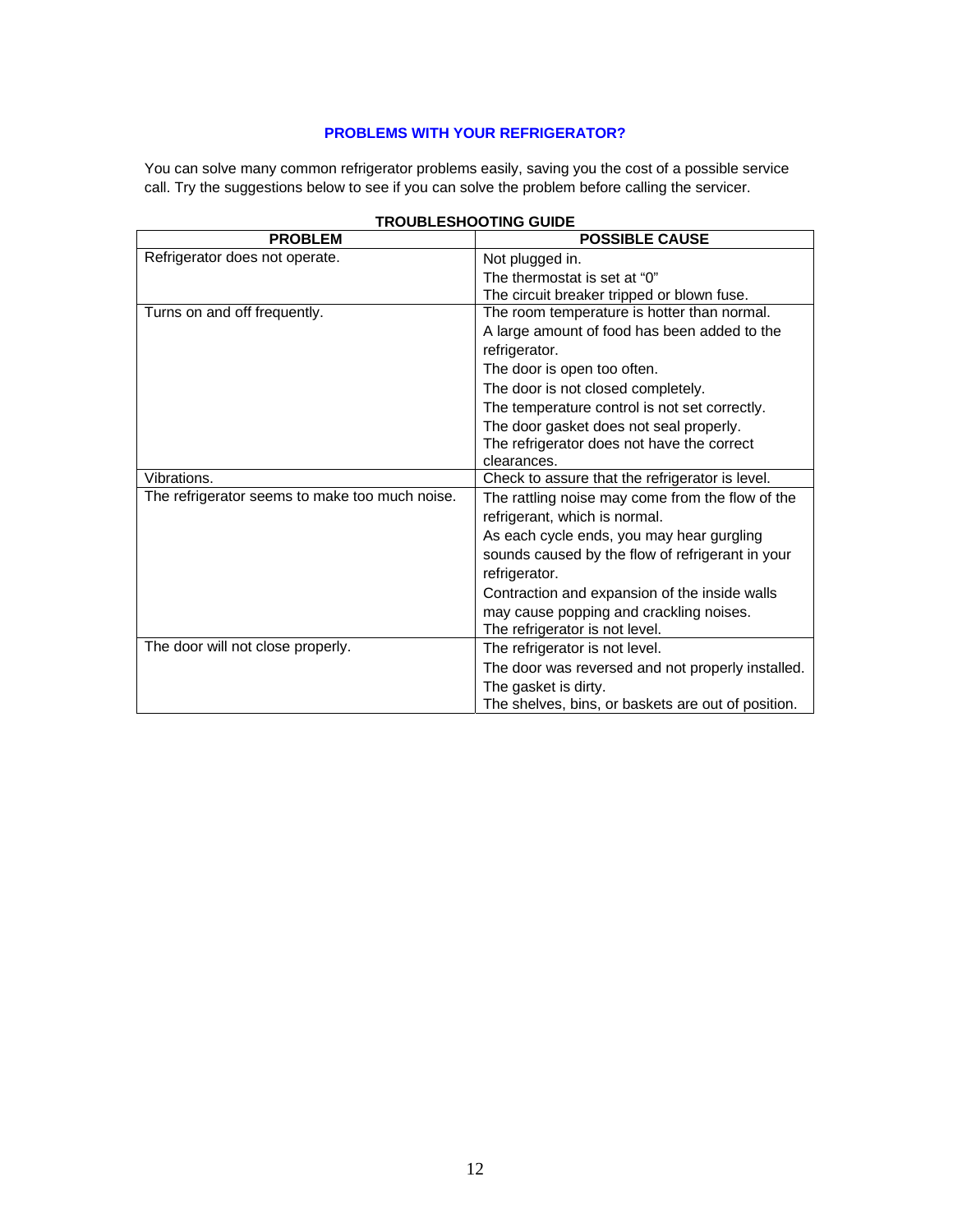### **SERVICE FOR YOUR REFRIGERATOR**

We are proud of our customer service organization and the network of professional service technicians that provide service on your Avanti refrigerators. With the purchase of your Avanti refrigerator, you can have the confidence that if you ever need additional information or assistance, the Avanti Products Customer Service team will be here for you. Just call us toll-free.

#### **AVANTI PRODUCTS CUSTOMER SERVICES**

| Product Information    | Whatever your questions are about our products,    |  |
|------------------------|----------------------------------------------------|--|
| 800-323-5029           | help is available.                                 |  |
| Part Orders            | You may order parts and accessories that will be   |  |
| 800-220-5570           | delivered directly to your home.                   |  |
|                        | You may order these items by personal check,       |  |
|                        | money order, Master Card, or Visa.                 |  |
| In-Home Repair Service | An Avanti Products authorized service center will  |  |
| 800-220-5570           | provide expert repair service, scheduled at a time |  |
|                        | that is convenient for you. Our trained servicers  |  |
|                        | know your refrigerator inside and out.             |  |

### **Wiring Diagram**

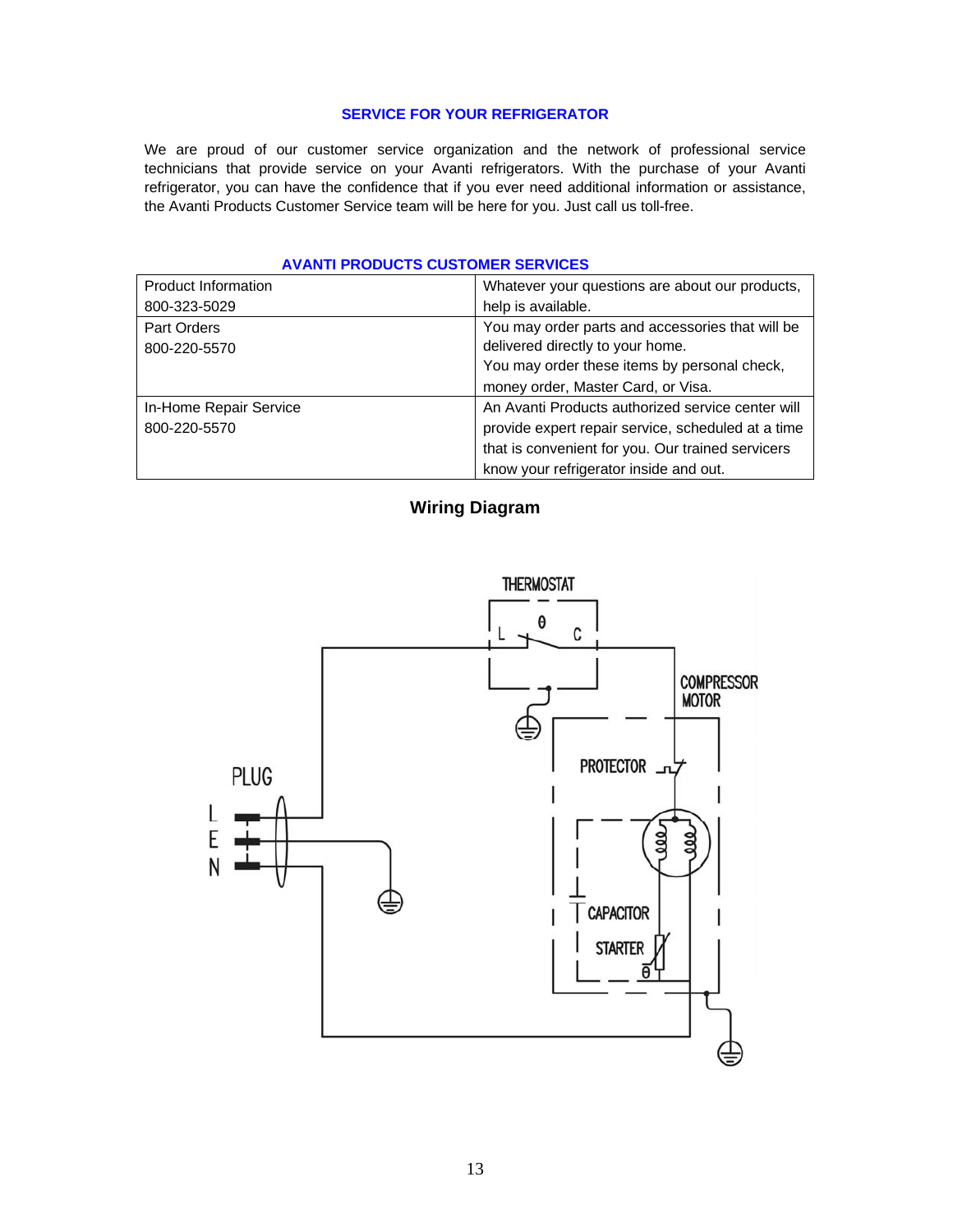YOUR Avanti Products WARRANTY **Staple your sales receipt here. Proof of original purchase date is needed to obtain service under warranty.** 

### **WHAT IS COVERED LIMITED ONE-YEAR WARRANTY**

For one year from the date of purchase by the original owner, Avanti Products will, at its option, repair or replace any part of the refrigerator, which proves to be defective in material or workmanship under normal use. During this period Avanti Products will provide all parts and labor necessary to correct such defects free of charge, so long as the refrigerator has been installed and operated in accordance with the written instructions in this manual. In rental or commercial use, the warranty period is 90 days. Avanti Products will provide you with a reasonably similar replacement product that is either new or factory refurbished. All Avanti Appliances of 3.5 cubic foot capacity or less must be brought/sent to the appliance service shop for repair.

### **LIMITED SECOND THROUGH FIFTH YEAR WARRANTY**

For the second through the fifth year from date of original purchase, Avanti Products will provide a replacement compressor free of charge due to a failure. You are responsible for the service labor and freight charges. In rental or commercial use, the limited compressor warranty is one year and nine months. Cost to move the refrigerator to the servicers' shop and back to the user's home, as may be required, are the user's responsibility.

### **WHAT IS NOT COVERED**

- Content losses of food due to spoilage.
- Incidental or consequential damages.
- Parts and labor costs for the following will not be considered as warranty:
- Evaporator doors, door springs, and/or frames.
- Inner door panels, door shelves, door rails, and/or door supports.
- Chest refrigerator lid liners.
- Vegetable crispers.
- Light bulbs and/or plastic housing.
- Plastic cabinet liners.
- Punctured evaporator that voids the warranty on the complete sealed system.
- Shipping and handling costs associated with the replacement of the unit.
- Repairs performed by unauthorized servicers.
- Surcharges including but not limited to, any after hour, weekend, or holiday service calls, tolls, ferry trip charges, or mileage expenses for service calls to remote areas, including the State of Alaska.
- Service calls that do not involve defects in material or workmanship such as customer education, door reversal, or proper installation.
- Service calls that are related to external problems, such as abuse, misuse, inadequate electrical power, accidents, fire, floods, or acts of God.
- Replacement of house fuses or resetting circuit breakers.
- Failure of the product if it is used for other than its intended purpose.
- This warranty does not apply outside the Continental USA.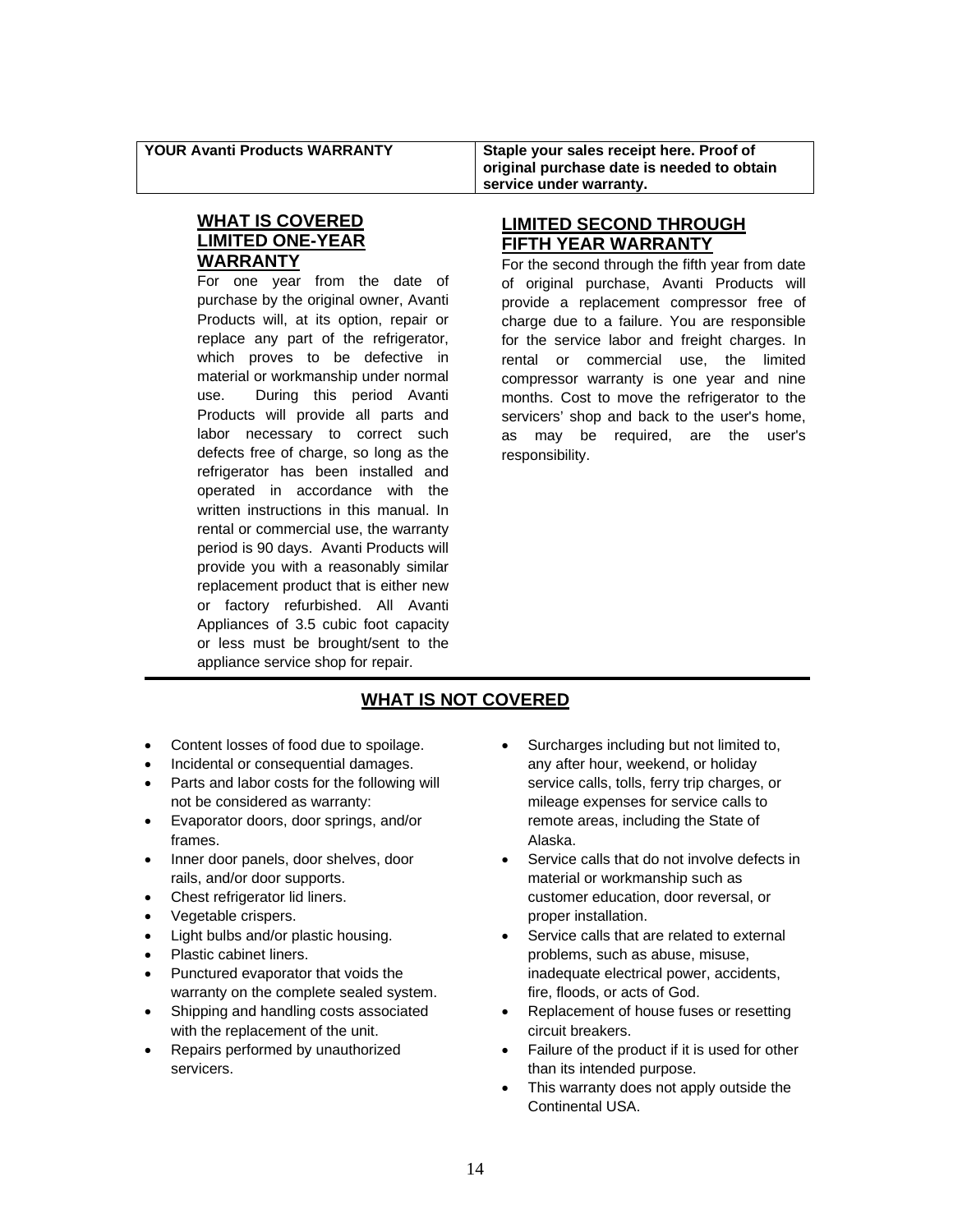### INSTRUCCIONES EN ESPAÑOL

### **INSTALACION**

Retire los accesorios de empaque (plásticos protectores, cartón y tiras engomadas). Limpie el exterior con un trapo suave y seco, y el interior con un trapo húmedo y tibio.

#### **UBICACION**

- 1. Seleccione un lugar con un piso firme y nivelado.
- 2. Su refrigerador requiere ventilación. Deje un espacio mínimo de 5" hacia arriba y espacio suficiente en el respaldo para permitir la circulación de aire.
- 3. Evite luz directa del sol o calor. La luz directa del sol puede afectar la capa de pintura. Las fuentes de calor en su proximidad causarán un consumo mayor de electricidad.
- 4. Para un mejor desempeño, nivele el refrigerador utilizando las patas ajustables o tornillos niveladores. Para verificar el nivel, abra la puerta hasta la mitad, debe regresar sola.

#### **INSTRUCCIONES PARA LA CONECCION A TIERRA**

Este aparato electrodoméstico debe estar conectado a tierra. En caso de un cortocircuito eléctrico, la conección a tierra reduce el riesgo de choque eléctrico proporcionando un cable de escape para la corriente eléctrica. Este aparato viene equipado con un cordón que posee un cable a tierra con un enchufe de conección a tierra. Este enchufe debe estar conectado en un tomacorriente instalado correctamente y conectado a tierra.

#### **ADVERTENCIA**

El uso inadecuado del enchufe de conección a tierra puede resultar en un riesgo de choque eléctrico. Consulte con un electricista si no comprende bien las instrucciones de conección a tierra o si existe alguna duda sobre si el aparato está conectado a tierra correctamente.

#### **NO USE UN CORDON DE EXTENSION ELECTRICA**

 Use un tomacorriente de pared exclusivo. No conecte su refrigerador a cordones de prolongación eléctrica o junto a cualquier otro electrodoméstico en el mismo tomacorriente de pared.

#### **ADVERTENCIA IMPORTANTE:**

Un refrigerador vacío es una atracción muy peligrosa para los niños. Quite los sellos magnéticos, puertas o cerraduras de todo electrodoméstico que esté en uso.

#### **OPERACION**

Enchufe el cable a la toma de corriente, que debe ser 115-120v, 10 AMP ó más. Para evitar vibraciones, la caja debe estar bien nivelada. Para encender el refrigerador, gire el control de temperatura a la posición que corresponda al enfriamiento deseado. Bajo condiciones normales mueva el control a la posición "4". De otra manera ajuste la temperatura siguiendo las indicaciones señaladas en los gráficos. Quite la bandeja de goteo.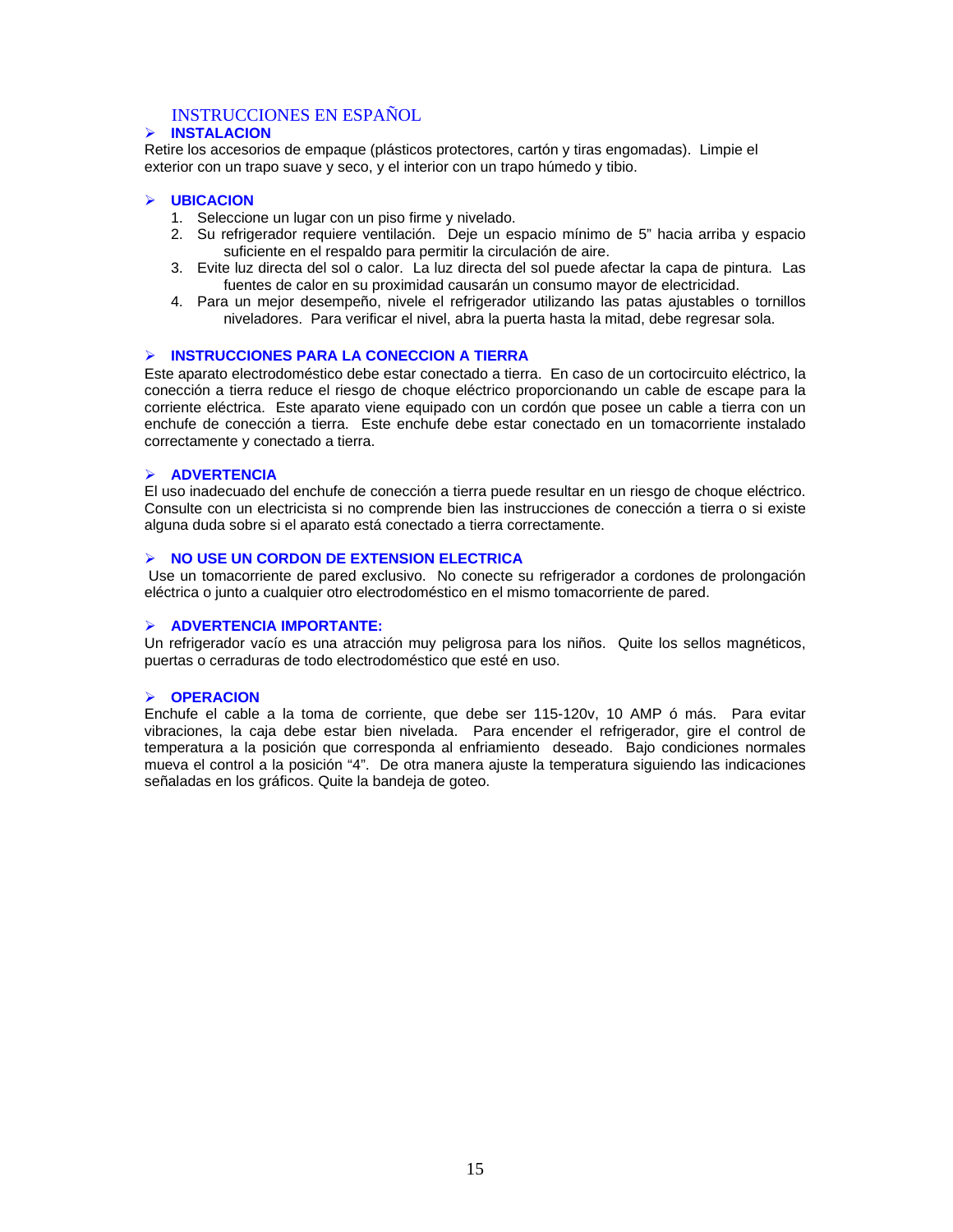#### **COMO AJUSTAR EL TERMOSTATO.**

**Si la unidad es desconectada de la pared o sufre una interrupción eléctrica, Usted siempre debe esperar aproximadamente de 3 a 5 minutos para poder encenderla de nuevo. De no hacerlo así, su unidad no comenzará a funcionar.** 

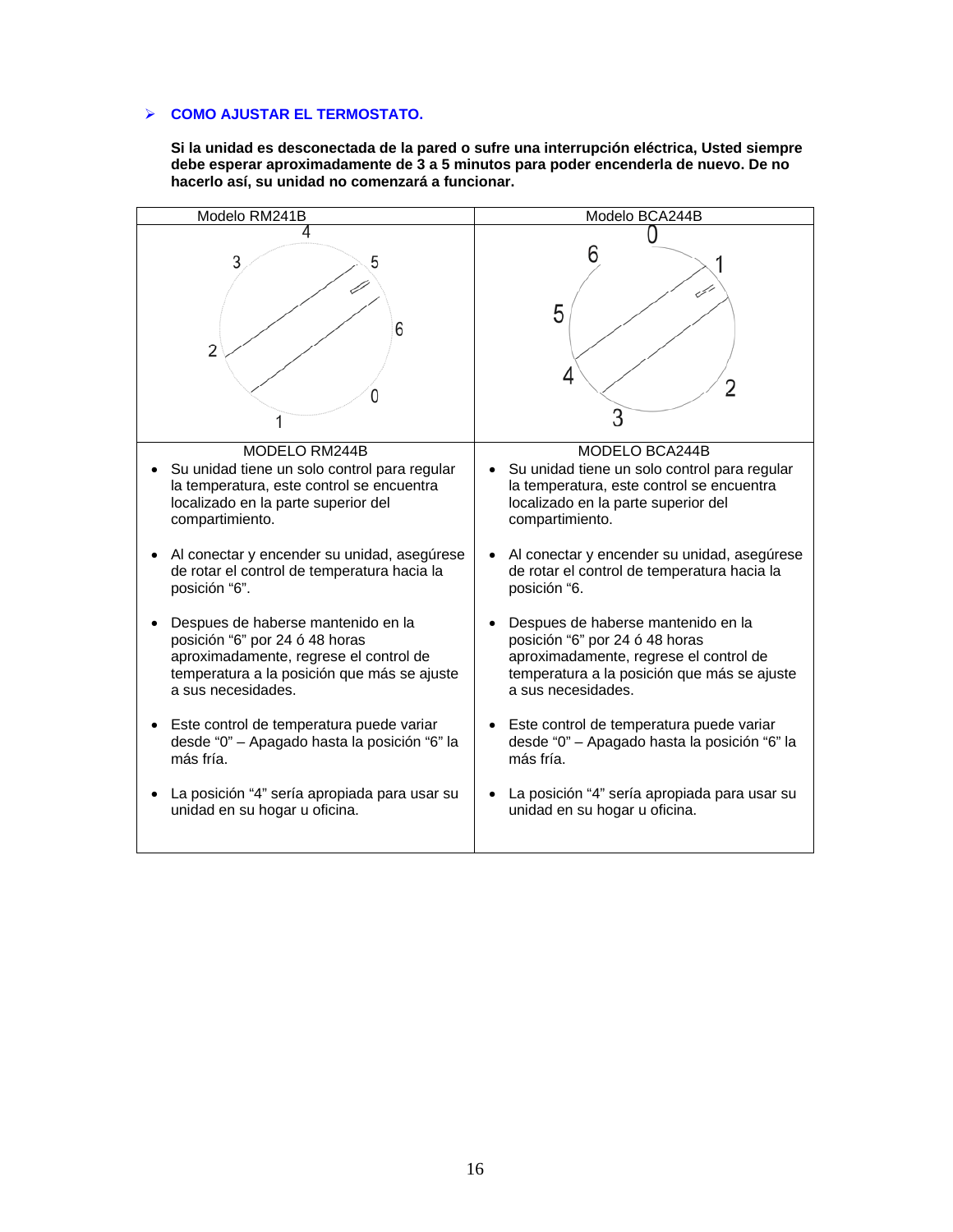#### **CUIDADOS EN LOS PERIODOS DE AUSENCIA**

- Para cortos períodos de ausencia (menos de 21 días). Coloque el botón de control de temperaturas en la posición mínima.
- En períodos de ausencia más largos, se aconseja dejar el refrigerador limpio y desconectado.
- Saque todo lo que tenga adentro del refrigerador y haga la limpieza general. También retire la cubetera, limpie bien y séquela internamente.(Modelo RM241B solamente)
- Deje la puerta entreabierta para que penetre el aire y así evitar la formación de olores.

#### **ECONOMIA DE ENERGIA**

- Evite dejar por mucho tiempo la puerta abierta.
- Evite aperturas frecuentes de la puerta.
- Nunca coloque alimentos calientes dentro del refrigerador. Espere que estén a una temperatura ambiental.
- Coloque el botón de control de temperaturas en la posición adecuada.

#### **SI USTED SE VA DE VACACIONES**

- Saque todos los artículos del refrigerador-congelador si Ud. se va de vacaciones por un mes o más.
- Desconecte el refrigerador del tomacorriente y limpie el refrigerador bien, incluyendo la bandeja del congelador. (Modelo RM241B solamente)
- Deje la puerta abierta para evitar la formación de olores, condensación o moho.

#### **SI USTED SE MUDA**

- Desconecte el refrigerador del tomacorriente y limpie el refrigerador bien, incluyendo la bandeja.
- Saque todas las partes movibles y empaquételas para que no se muevan durante la transportación.
- Cierre la puerta del refrigerador y séllela con cinta adhesiva.
- Asegúrese que el refrigerador va parado durante el viaje y cúbralo con una frazada.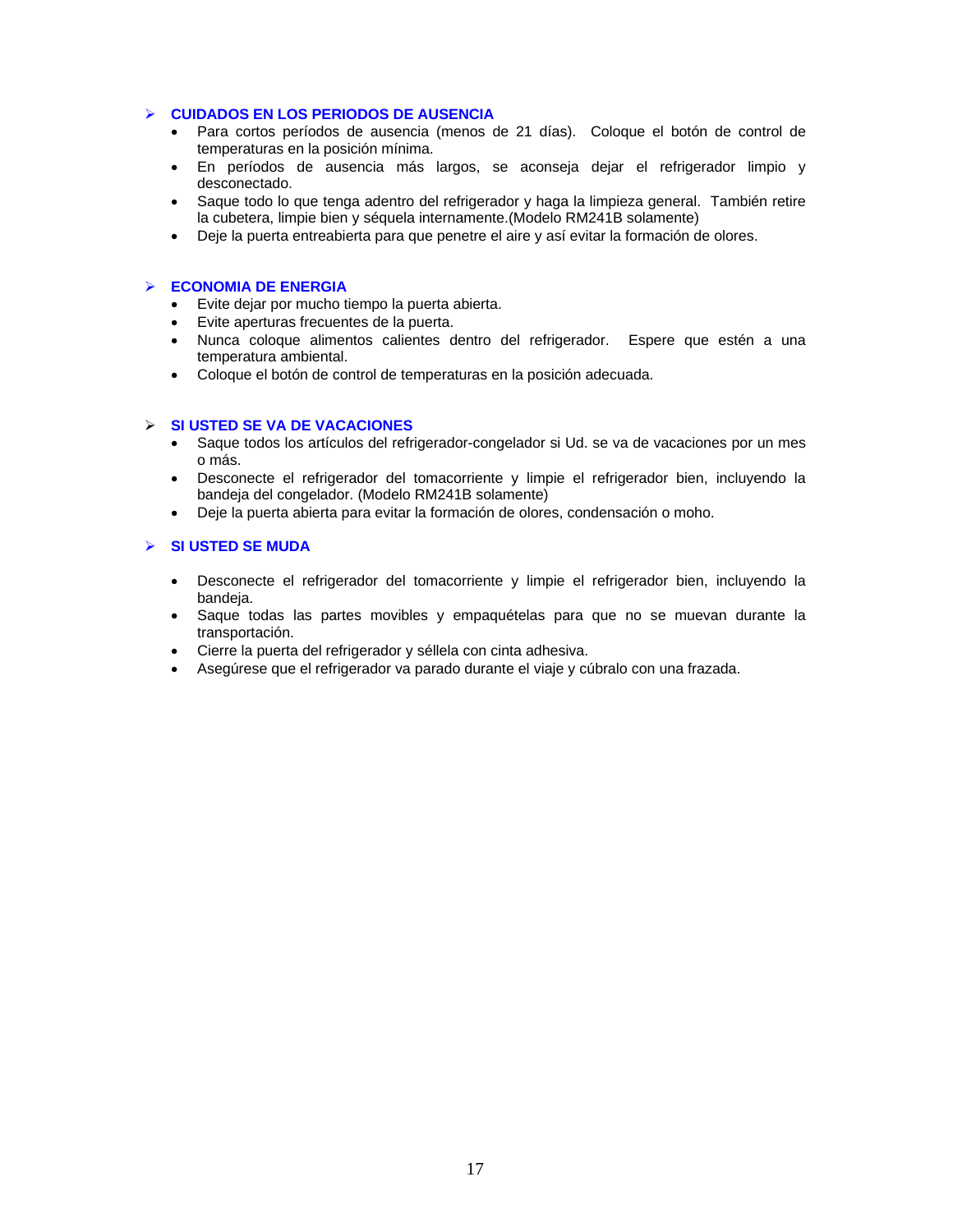**(This page left blank intentionally)**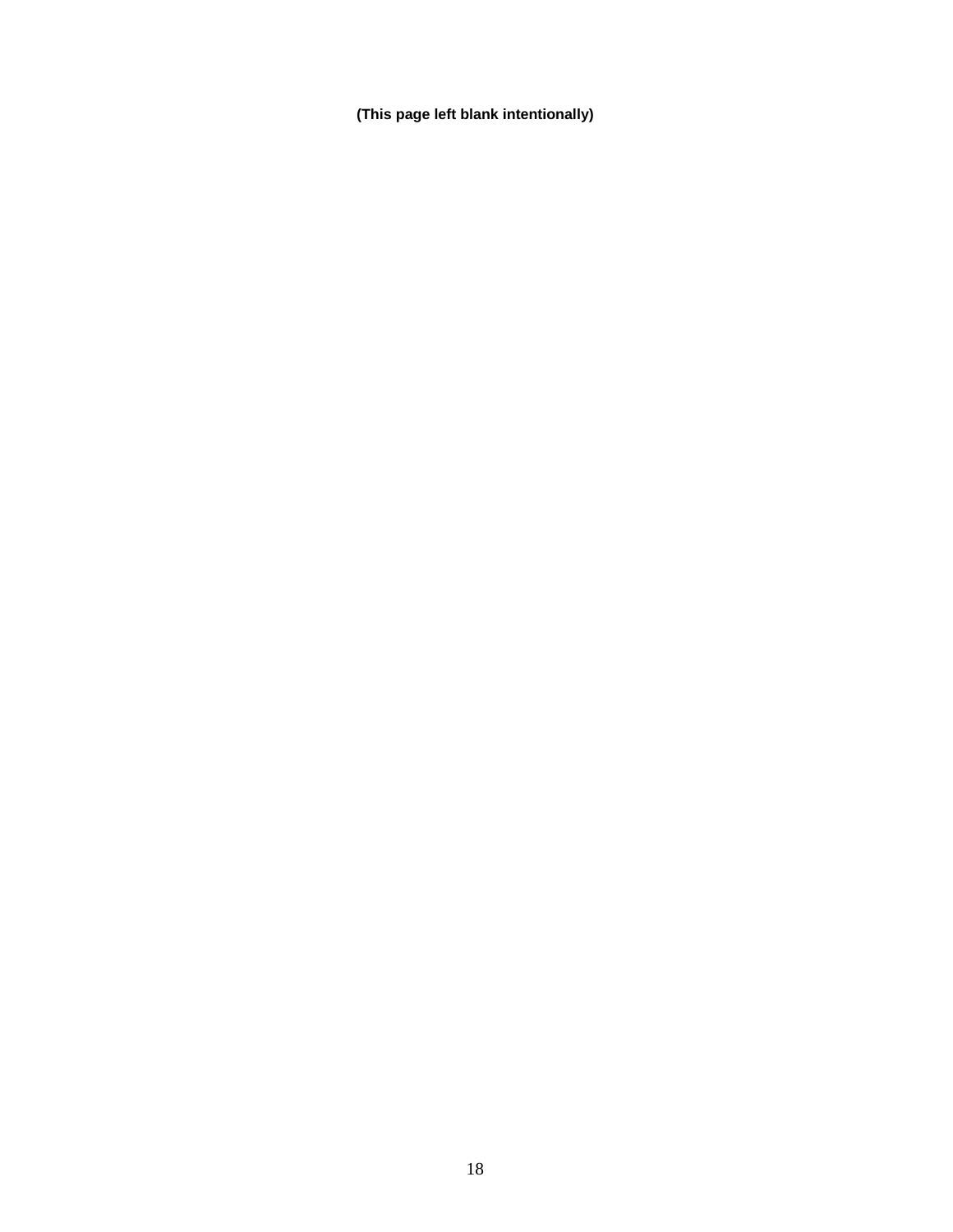### **Registration Information**

Thank you for purchasing this fine Avanti product. Please fill out this card and return it within 100 days of purchase and receive these important benefits:

 **Confirm your warranty:** Your prompt product registration confirms your right to the protection available under the terms and conditions of your Avanti warranty.

**Protect your product:**

We will keep the model number and date of purchase of your new Avanti product on file to help you refer to this information in the event of an insurance claim such as fire or theft.

#### **Promote better products:**

We value your input. Your responses will help us develop products designed to best meet your future needs.

|                                 |                                           |                                                 | <b>Avanti Registration Card</b>              |                                |
|---------------------------------|-------------------------------------------|-------------------------------------------------|----------------------------------------------|--------------------------------|
|                                 |                                           |                                                 |                                              |                                |
| Name                            |                                           |                                                 | Model #                                      | Serial #                       |
| Address                         |                                           |                                                 | Date Purchased                               | Store/Dealer Name              |
| City                            | <b>State</b>                              | Zip                                             | Occupation                                   |                                |
|                                 |                                           | As Your Primary Residence, Do You:              |                                              |                                |
| Area Code                       | <b>Phone Number</b>                       |                                                 | ⊟Own<br>$\Box$ Rent                          |                                |
|                                 |                                           | Did You Purchase An Additional Warranty:        | Your Age:                                    |                                |
| $\square$ Extended              | $\square$ Food Loss                       | $\Box$ None                                     | □under 18 □18-25 □26-30                      |                                |
|                                 |                                           | <b>Reason For Choosing This Avanti Product:</b> | □31-35                                       | $\Box$ 36-50 $\Box$ over 50    |
|                                 |                                           | Please indicate the most important factors      | <b>Marital Status:</b>                       |                                |
|                                 | that influenced your decision to purchase |                                                 | $\Box$ Married                               | $\square$ Single               |
| this product.                   |                                           | Is This Product Used In The:                    |                                              |                                |
| $\Box$ Price                    |                                           | ⊟Home                                           | $\Box$ Business                              |                                |
| $\square$ Product Features      |                                           |                                                 | <b>How Did You Learn About This Product:</b> |                                |
| □ Avanti Reputation             |                                           |                                                 |                                              | □Advertising □Product Features |
| □Product Quality                |                                           |                                                 |                                              | □In Store Demo □Personal Demo  |
| □Salesperson Recommendation     |                                           |                                                 |                                              |                                |
| □Friend/Relative Recommendation |                                           |                                                 |                                              |                                |
| $\square$ Warranty              |                                           |                                                 |                                              |                                |
| $\Box$ Other                    |                                           |                                                 |                                              |                                |